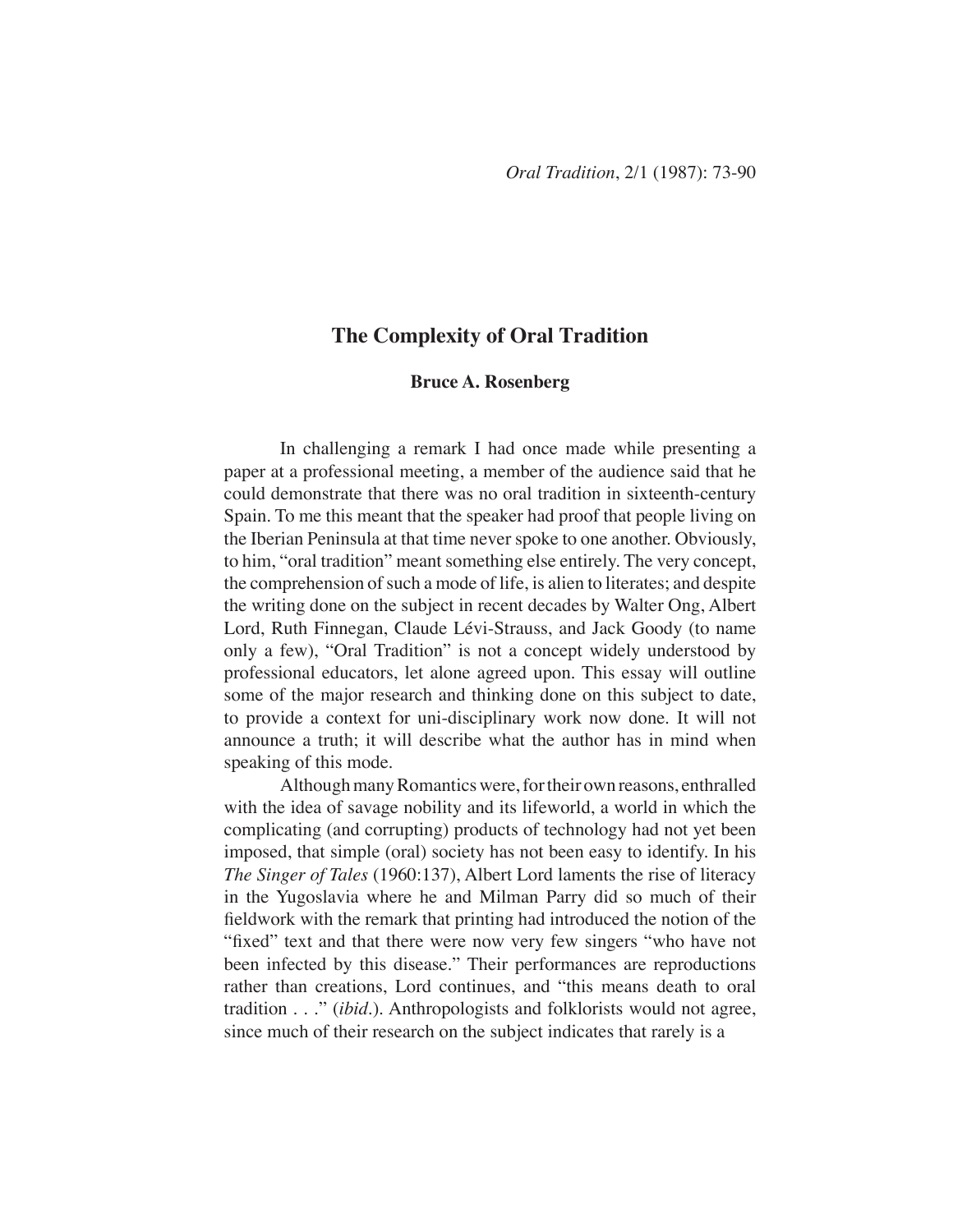society entirely oral (non-literate or pre-literate) or literate. The truth, as is usually the case with truth, is mixed.

Ruth Finnegan reminds us that some degree of literacy has been a feature of culture nearly all over the world for thousands of years (1977:23). In searching for a model culture in which to demonstrate the consequences of literacy, Jack Goody and Ian Watt (Goody 1968:27- 68) had to reject nearly every society of their acquaintance, certainly those of the "Third World," before deciding on classical Greece. They found that initially they had to "reject any dichotomy based upon the assumption of radical differences between the mental attributes of literate and non-literate peoples" (44). Finnegan's basic point, and mine, is that oral and literate societies exist in a continuity, not a dichotomy, as do their lyrics and narratives. The two kinds of society, if one can even speak of "kinds," are not purely separate:

> They shade into each other both in the present and over many centuries of historical development, and there are innumerable cases of poetry which has both "oral" and "written" elements. The idea of pure and uncontaminated "oral culture" as the primary reference point for the discussion of oral poetry is a myth (Finnegan 1977:24).

She sagely warns that nearly all of the (oral) Third World cultures have been exposed, in varying degrees, to the influence of literacy (1977:23); the line between oral and written literature, if there ever was one, is now hopelessly blurred. Linguists, measuring the amount of detail, direct quotation, sound and word repetition, syntactic parallelism, and so forth, conclude that written imaginative literature uses aspects of spoken language (e.g., Tannen 1982:18) and may be qualitatively indistinguishable. Finnegan was writing to argue with the Parry-Lord enthusiasts, but the point must not be disregarded out of that context. Purely oral folk probably cannot be identified and studied today, but certain conclusions about orality are nevertheless possible, and some descriptions of oral literature can be made.

Philosophers such as Father Ong have tried to re-create what the world of the non-literate must be like and though his work is somewhat speculative, his insights are extremely valuable. Our difficulty is suggested, for instance, by the necessity of using the locution "oral literature." "Literature" means that which is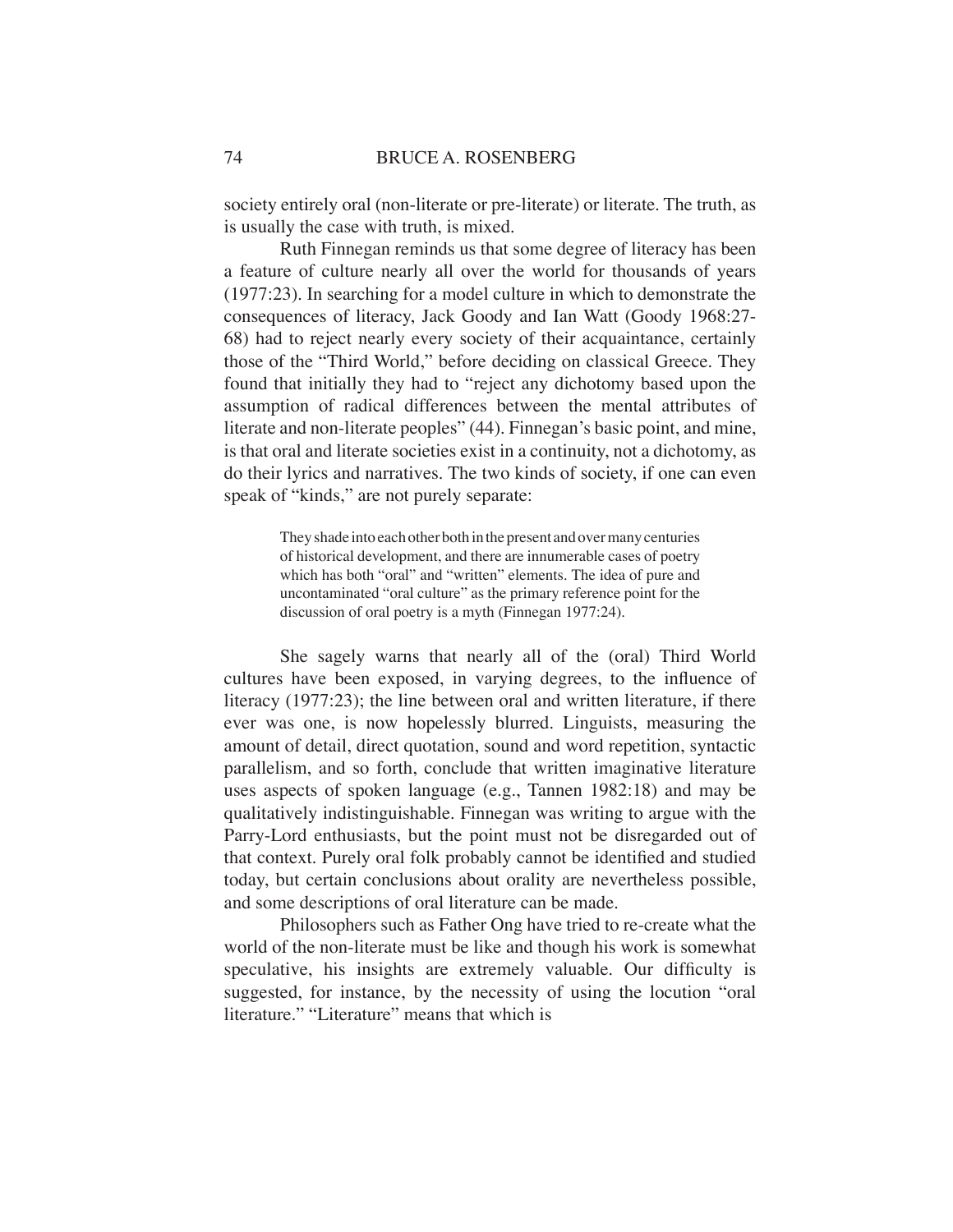written; the addition of "oral" makes the compound an oxymoron. The whole matter of orality is intricate anyway—do we mean orally composed, orally transmitted, or orally performed?—and "oral literature" denies the priority of orality as a communication mode. Just as the early typewriters were "writing machines" and the first automobiles were "horseless carriages," we have created the back-formation, "oral literature." The difference between "horseless carriages" and "oral literature" is that the horse did "come" first, while writing did not precede oral communication. The term "illiterate," only slightly more so than "pre-literate," gives a primacy and a normality to "literate"; to be illiterate is to lack something. Literacy has become so much the norm that we no longer think of "oral tradition" as redundant, though "tradition" originally meant transmission by word of mouth or by custom. Instead of the paradox "oral literature," I have coined "Oralature," employing both "oral" and a suffix implying language which is ordered for an aesthetic purpose. This neologism, for whatever reason, has not taken hold.

Goody and Watt note that even in the most literate cultures "the transmission of values and attitudes in face-to-face contact" (1968:58- 59) is oral. They find this desirable in some instances, citing the conservative influence of primary groups whose oral communication is more realistic in its attitudes than are commercial media, particularly television. It has long been appreciated that in literate cultures the most important aspects of life are communicated orally.

Melville Jacobs (1971:212) tells us that in the societies he analyzed everyone participated in the tribe's "literary" heritage, unlike the situation in ours. Myths retold within the community contained many apostrophic pontifications which established the truth and strength of the community's convictions. The goals of some folklorists in their study of oralatures is not distantly removed from the aims of some literary critics; oralature is the expression of a people—to some extent this is also true of the written art which is familiar to us—and not that of a few genuises (121).

All of the verbal elements in culture—literate and non-literate, but especially the latter—are transmitted by a long chain of interlocking face-to-face conversations between members of the group. All beliefs and values are related orally, face-to-face, and are held in human memory. Writing, and other components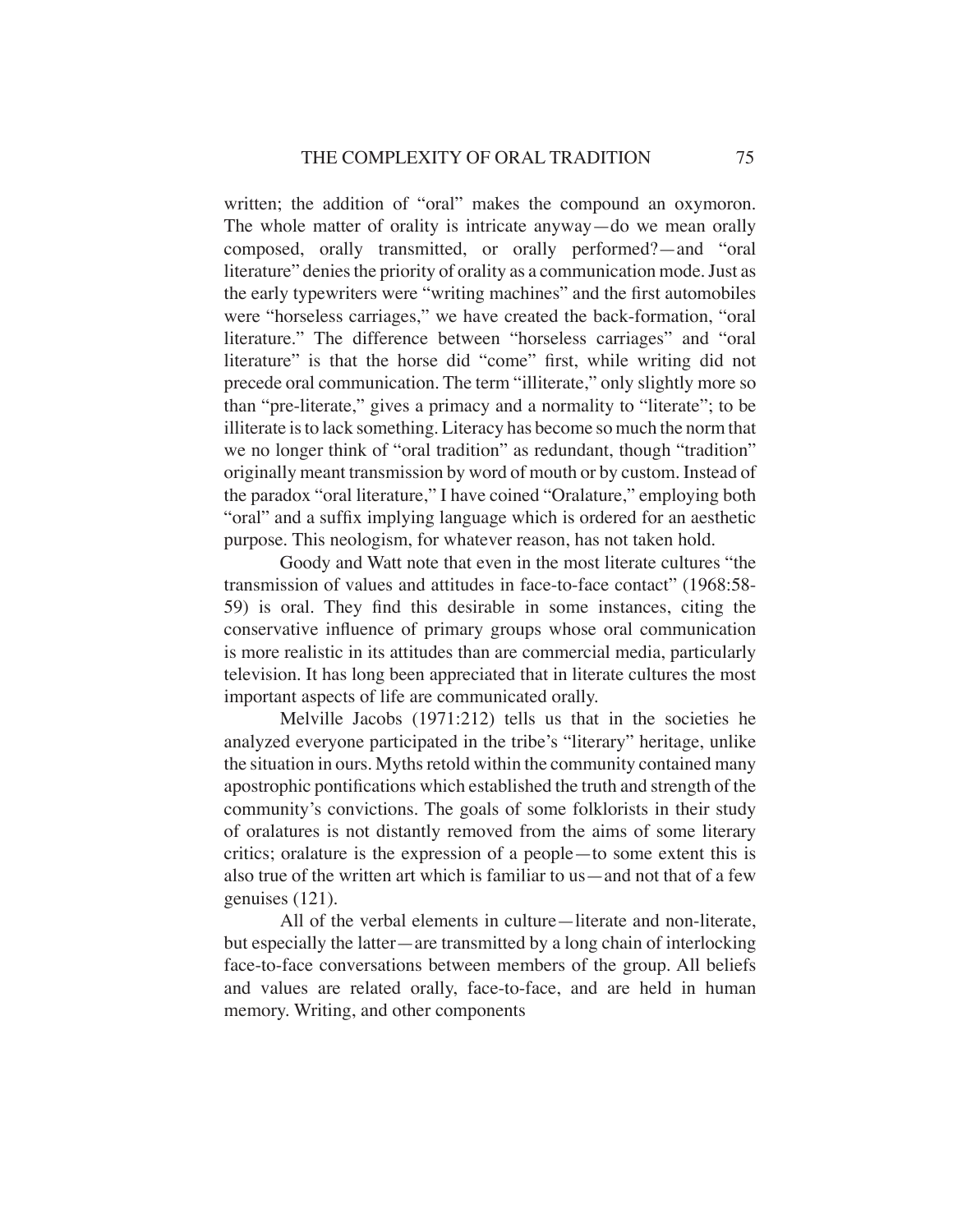of a material tradition, are ideal for preserving data, but do not lend themselves so cogently to the assertion of a culture's values. Oral traditions are both more specific and less ambiguous communication, because the speaker reinforces his or her specificity of meaning with gesture, expression, intonation, and so on, and various self-correcting mechanisms of which fixed print is incapable. Conrad's narrator in *Under Western Eyes* comments that "words, as is well-known, are the great foes of reality" (1963:1). Nevertheless we can speak of print's stability; the fixity of print does give the relative stability of meaning to words (or tries to), while oral folk ratify the meaning of each word "in a succession of concrete situations" (Goody 1968:29). The vocabulary of non-literates is small, commonly around five thousand words, as opposed to about seven or eight times that for a college-educated Western European or American; but in oral society there is much less disagreement about denotation and connotative usages. Words acquire and retain their meanings from their existential setting (Ong 1982:47).

While literature has made many aspects of culture available to a very great proportion of society's members, the impersonality of print has also made culture easy to avoid. Print removes a portion of learning from that immediate chain of personal confrontations. In an oral culture the aged are the repositories of a culture's wisdom; the elderly can be discounted somewhat in modern technological society, not so much because of rapid changes in successive waves of the "future," but because wisdom is available in books. Plato had argued that the wisdom of writing was superficial; no give and take of crossexamination and responses was possible. If the reader questions a written proposition, there can be no response, no defense. A book can be put aside; it may never be opened at all. Discussion, argument, and oral deliberation are not easily side-stepped in face-to-face situations. Some Indian philosophers (see Goody 1968:12-13) were suspicious of book knowledge (it is not operative and fruitful), and knowledge that was not acquired from teachers was suspect. Be that as it may, the impact of writing (and later, print) has been incalculable. It universalized the Italian Renaissance, helped to implement the Reformation, made capitalism possible (Eisenstein 1979). Print established the grammarian's canon of correctness.

Objectifying words in print, and especially in dictionaries, makes them and their meanings vulnerable to intensive and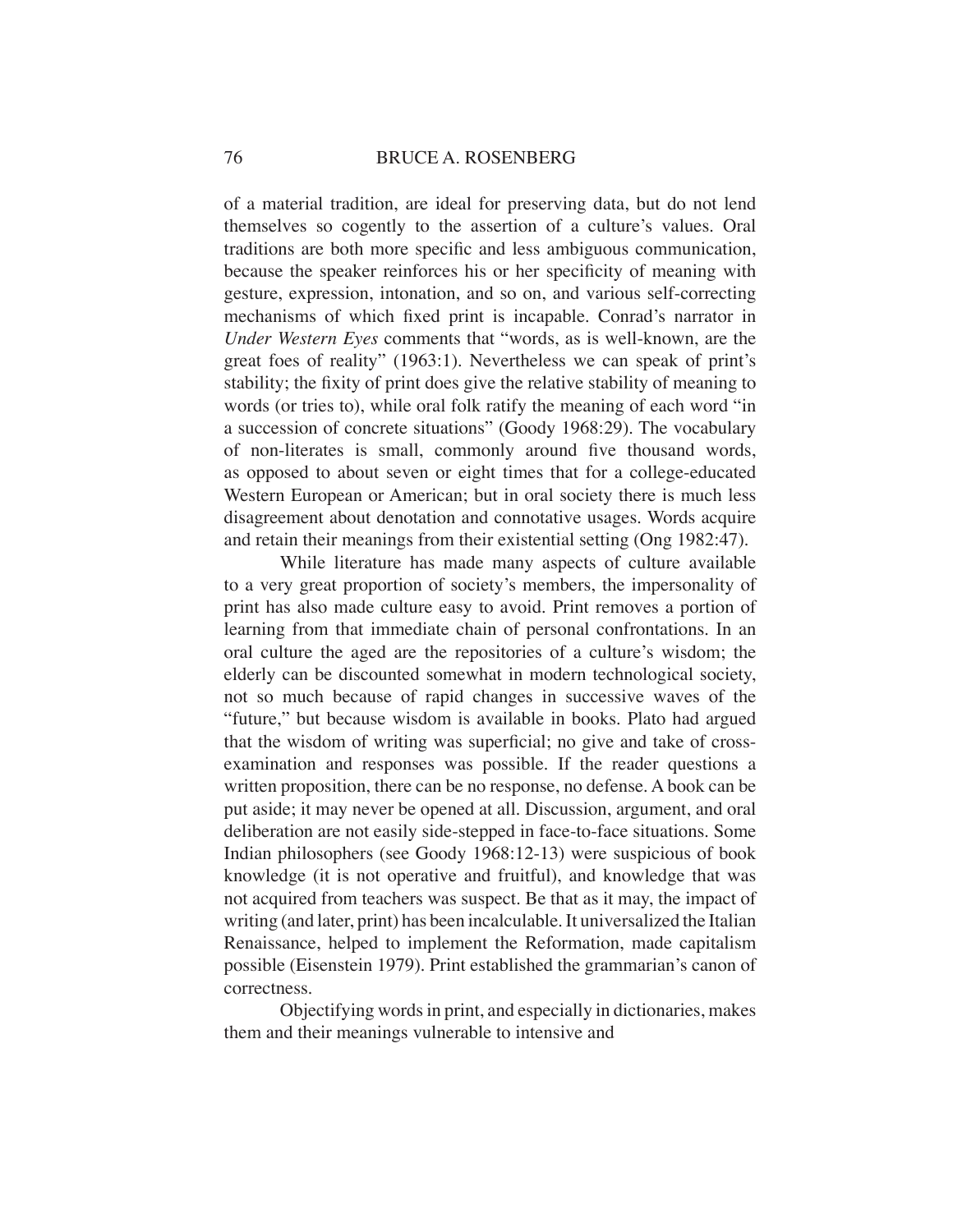prolonged scrutiny. They—words—are impossible to fix. Durrell (1961:65) has complained about "as unstable" a medium as words. But this is no more than Chaucer had done; language changes in time, across distance, shifting as does mood. Dictionaries eventually become obsolete, yet during the era of their viability individual thought is fostered by them. The solitary, introspective reader is the polar opposite of the gregarious participant in an oral culture; yet both are, in these extreme images, heuristically symbolic. Nevertheless there is much measurable truth in this polar abstraction; the conservatism inherent in oral cultures militates against the individuation that writing and private reading foster. The ties in traditional societies tend to be between persons; in literate cultures the ties are complicated by abstract notions of rules, "by a more complicated set of complementary relationships between individuals in a variety of roles" (Goody and Watt 1968:62).

While contrasting these polarities, it is well to remember, once again, that we can only deal (safely) with tendencies, shades, and degrees, since an entirely oral culture, unaffected by writing or the influence of literacy, is a rare phenomenon. When sociolinguist Deborah Tannen summarizes the results of research comparing the relation of events, as narratives, by ethnic group (cited in Shiffrin 1981:960-61), it is not the same thing as comparing literate with non-literate groups. Greeks used verbal strategies associated with oral traditions, while Americans invoked those of literate traditions. But the claim could never be made that Greece is a pre-literate culture, or that even in its most remote fastnesses its citizens are untouched by print. Nevertheless, we want to be able to describe, however speculatively and uncertainly, the nature of an oral tradition, difficult as that is. Finnegan  $(1977:259)$ wrote a paragraph refuting some of the excesses of Marshall McLuhan's overgeneralizations about orality, commenting that "a full refutation would inevitably fill a book." She chose to cite McLuhan's claims of the relative passivity and democratic ethos of oral cultures, noting the "aristocratic and aggressive ethos of the Zulu king Shaka" and the intensely meditative poetry of the Eskimos.

One of the innately appropriate uses of literacy is the compilation and preservation of data sets: lists, modern economic systems, capitalist or socialist, could not exist without literacy. Complicated accounting procedures (and ones not so complicated at that) and the storage of resultant data demand writing. So do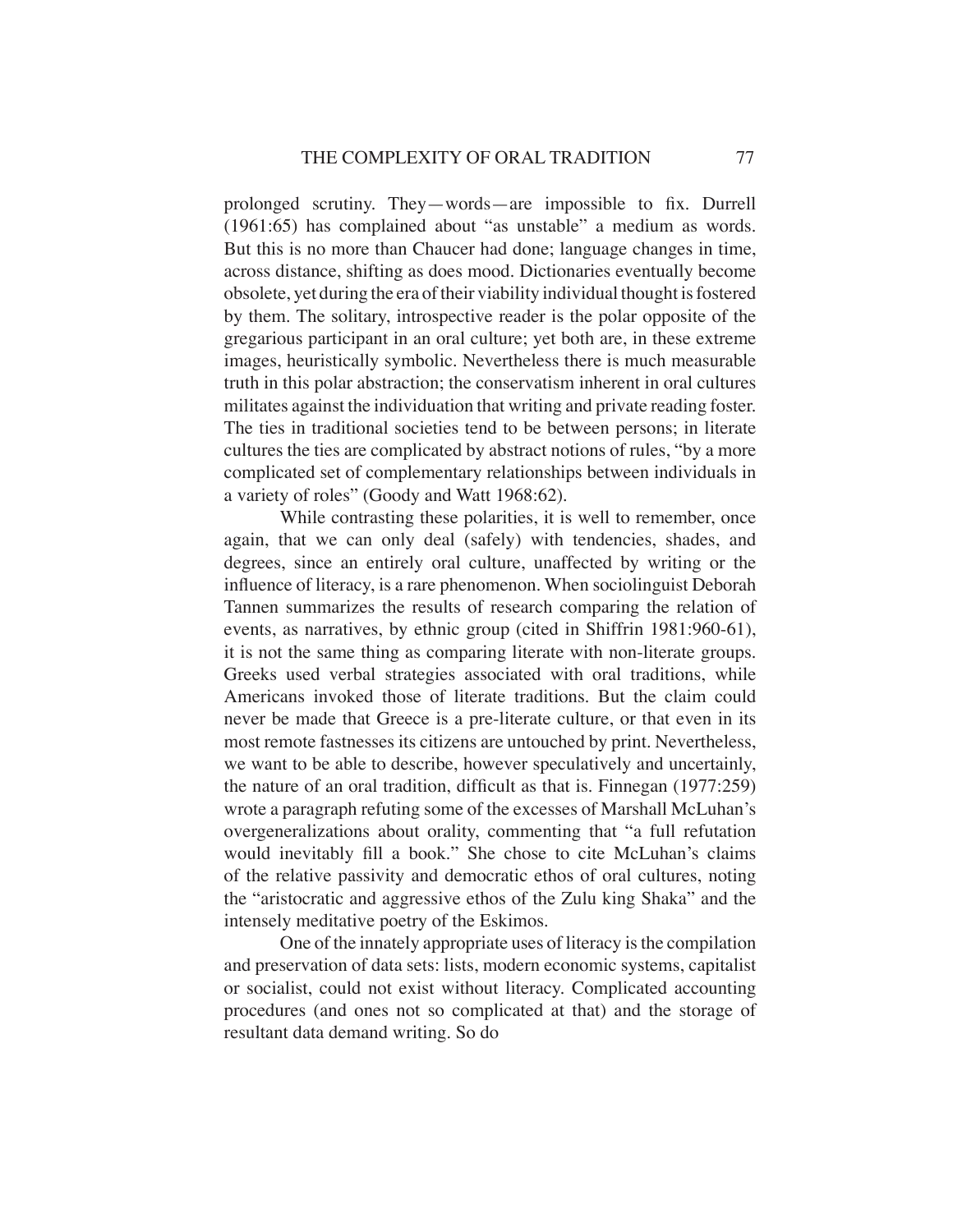## 78 BRUCE A. ROSENBERG

records, files, bookkeeping, diaries, and the calculations stimulated by these procedures. Worker's wage and tax records are stored by the hour, day, week, or year; chronology, as typified by our dependence on the calendar, precise dating, and precise sequences must all have writing, if not print. So too with histories and other records of the past, in fact the very notion of the past as a series of datable events that happened then—all depend on writing. Ong argues that writing was invented in order to make lists (1982:99):

> Indeed, writing was in a sense invented largely to make something like lists: by far most of the earliest writing we know, that in the cuneiform script of the Sumerians beginning around 1500 BC, is accountkeeping. Primary oral cultures commonly situate their equivalent of lists in narrative, as in the catalogue of the ships and captains in the *Iliad* (ii. 461-879)—not an objective tally but an operational display in a story about a war. In the text of the Torah, which set down in writing thought forms still basically oral, the equivalent of geography (establishing the relationship of one place to another) is put into a formulary action narrative (Numbers 33:16 ff.): "Setting out from the desert of Sinai, they camped at Kibrothhattaavah. Setting out from Hazeroth, they camped at Rithmah. . .", and so on for many more verses. Even genealogies out of such orally framed tradition are in effect commonly narrative. Instead of recitation of names, we find a sequence of "begats," of statements of what someone did.

Such sets occur in oral narrative for several reasons. The narrator in oral traditions is inclined to use the mnemonically useful formula, does not mind redundancy, is inclined to exploit balance (the repetition of the simple subject-predicate-object aids recall). The narrative context is far more vivid than a mere list; as Ong neatly puts it, "the persons are not immobilized as in a police line-up, but are doing something—namely begetting" (99).

Not to dispute those pious scholars and laymen who believe that Scripture is literally true in a sense that would be comprehensible to a literate historian, but oral traditions are rarely accurate with the precision of those who keep written records. This is one of its strengths. Useless data are forgotten in an oral tradition, while remembered phenomena are updated—made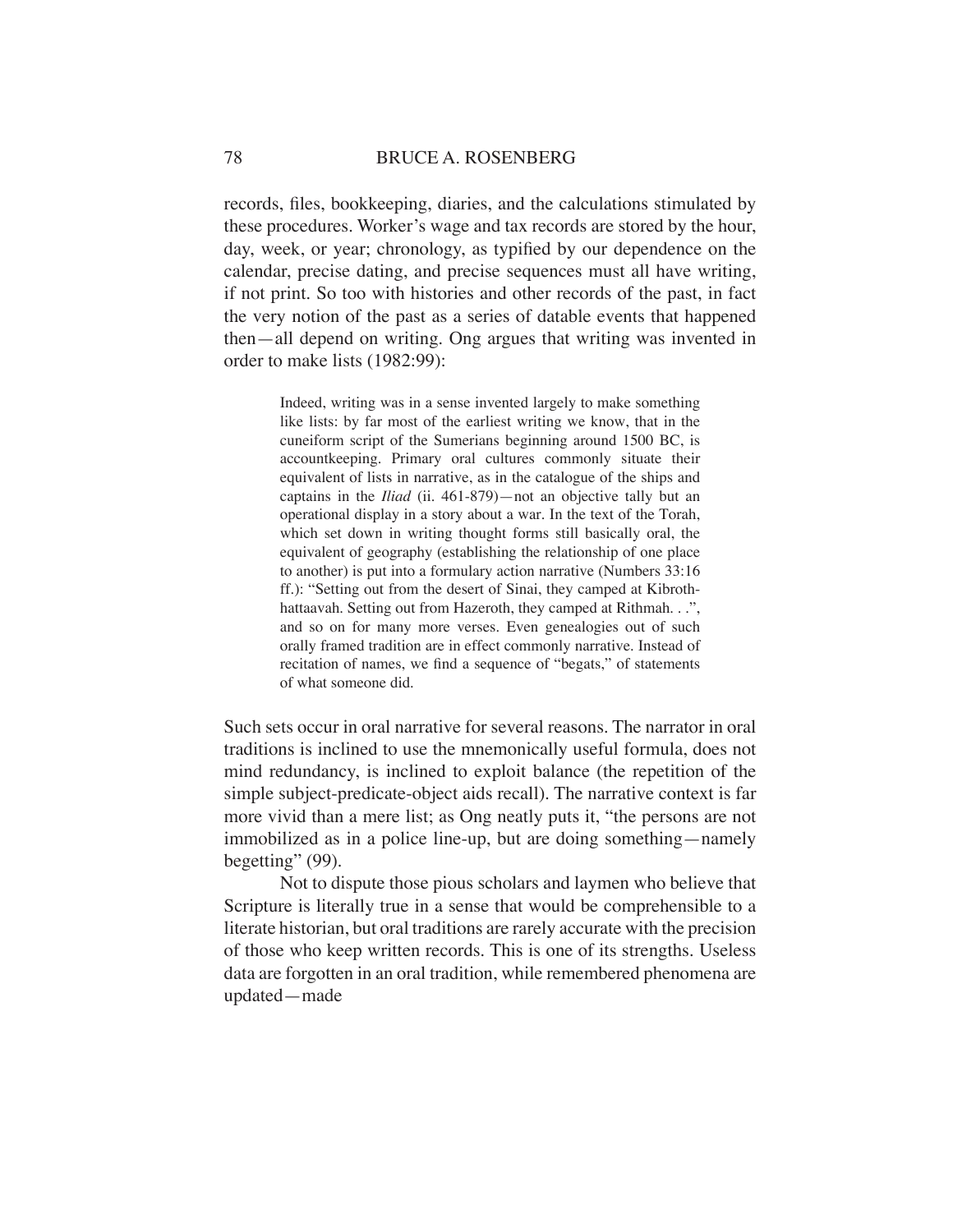consistent with current beliefs and attitudes. Jack Goody tells the story (1968:33) of Gonja myths (of northern Ghana) at the beginning of this century which explained the seven political subdivisions in terms of the founder and his seven sons, each of whom succeeded to the paramountcy in turn following the father's death. Fifty years later two of these subdivisions had been absorbed, for one reason or another, and British anthropologists collecting in the area found that the myths now described the founder and his five sons. The geneologies were altered to fit the facts of political reality during a half-century of serial remembering of etiological legends. And, Goody concludes, a similar process will transmute other elements of culture, even sacred lore, such as myths.

Literate societies do not and cannot alter their past as can an oral culture, or at least not in the same way:

> Instead, their members are faced with permanently recorded versions of the past and its beliefs; and because the past is thus set apart from the present, historical enquiry becomes possible. This in turn encourages scepticism; and scepticism, not only about the legendary past, but about received ideas about the universe as a whole (Goody 1968:67-68).

Hence the literate's suspiciousness, that is, the academic's suspiciousness, of orality and oral tradition. Oral literature is respectable (with a very few exceptions) only if it has come down to us in manuscript form.

Research in this area, it will come as no surprise, has been hard to come by. Anthropologists with linguistic expertise are available, but the purely oral society is not. Much of the work of American linguists on orality has thus been necessarily on speech among Americans, none of whom have been non- or pre-literates. It is not the same thing; but it is the only research that has been done. Deborah Tannen summarized much of the work conducted to date in a recent article in *Language*; some of her observations are nonetheless pertinent here, since the similarities between written and oral discourse (of literature) are demonstrated (1982:2-16).

She found that literary discourse is not substantially different from "ordinary conversation," but is actually quite similar to it. Using features traditionally felt to be literary—sound patterning, word repetition, and so forth—she coincidentally argued against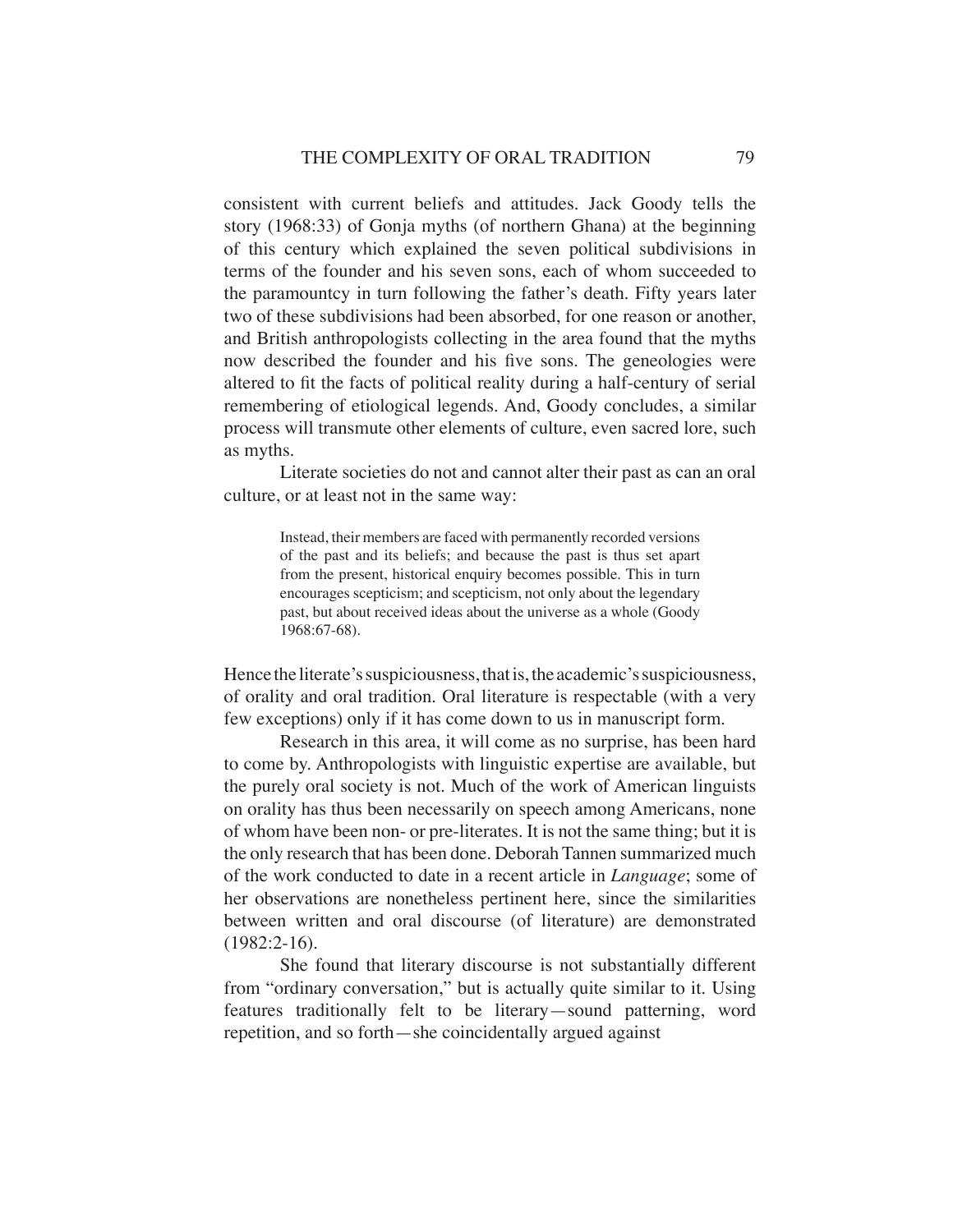those who still believe that oral qualities are detectable when such a performance is fixed in textual form. The speakers interviewed by Labov (1972) in his now seminal research used both oral and literate strategies in spoken discourse; one might well argue that rather than being "natural," Labov's informants were probably influenced in their narrative constructions by the conventions of our literary heritage. The influence of literacy is impossible to escape in our society; in primary classrooms the discourse of children was analyzed and found to be a preparation for literacy.

Recent sociolinguistic research confirms that storytelling in conversation is based on "audience participation in inferred meaning" (Tannen 1982:4); among Clackamas tales, episodic transitions are sparse—sometimes just a morpheme—the audience filling in the details (Jacobs 1971:213). The effect of conversation, and narrative in conversation, involves and moves the auditor(s). Labov found that ordinary conversation shows a much more complex structure than oral narratives. In research that compared oral narratives with written versions by the same informant, the oral renderings were more expressive, the written stories more content-focused. Writing compacts narrative, integrating its verbal units more tightly. Yet when informants were asked to write imaginative prose—a "short story"—the result was lengthier; written imaginative literature combines the facility of involvement of spoken language with the integrative quality of writing. Lakoff has shown that many features of ordinary conversation are also in popular contemporary writing (cited in Tannen 1982:4). Parallelism and intonations thought to be basic in poetry are also basic in faceto-face conversation. And further assimilating the two styles—if there are two—is the finding of researchers that informants' written versions of stories used alliteration and assonance, traits associated with orality. Yet, for our purposes—a description of an oral tradition in a non-literate society—the above conclusions are at best tangential, useful mainly in discussion of orally derived text-literature. They show how speech affects our writing and vice versa; and that is not the same as the situation in a traditional society.

Oral tradition is the transmission of cultural items from one member to another, or others. Those items are heard, stored in memory, and, when appropriate, recalled at the moment of subsequent transmission. Several disciplines—anthropology and folklore, but sociolinguistics and psycholinguistics as well can shed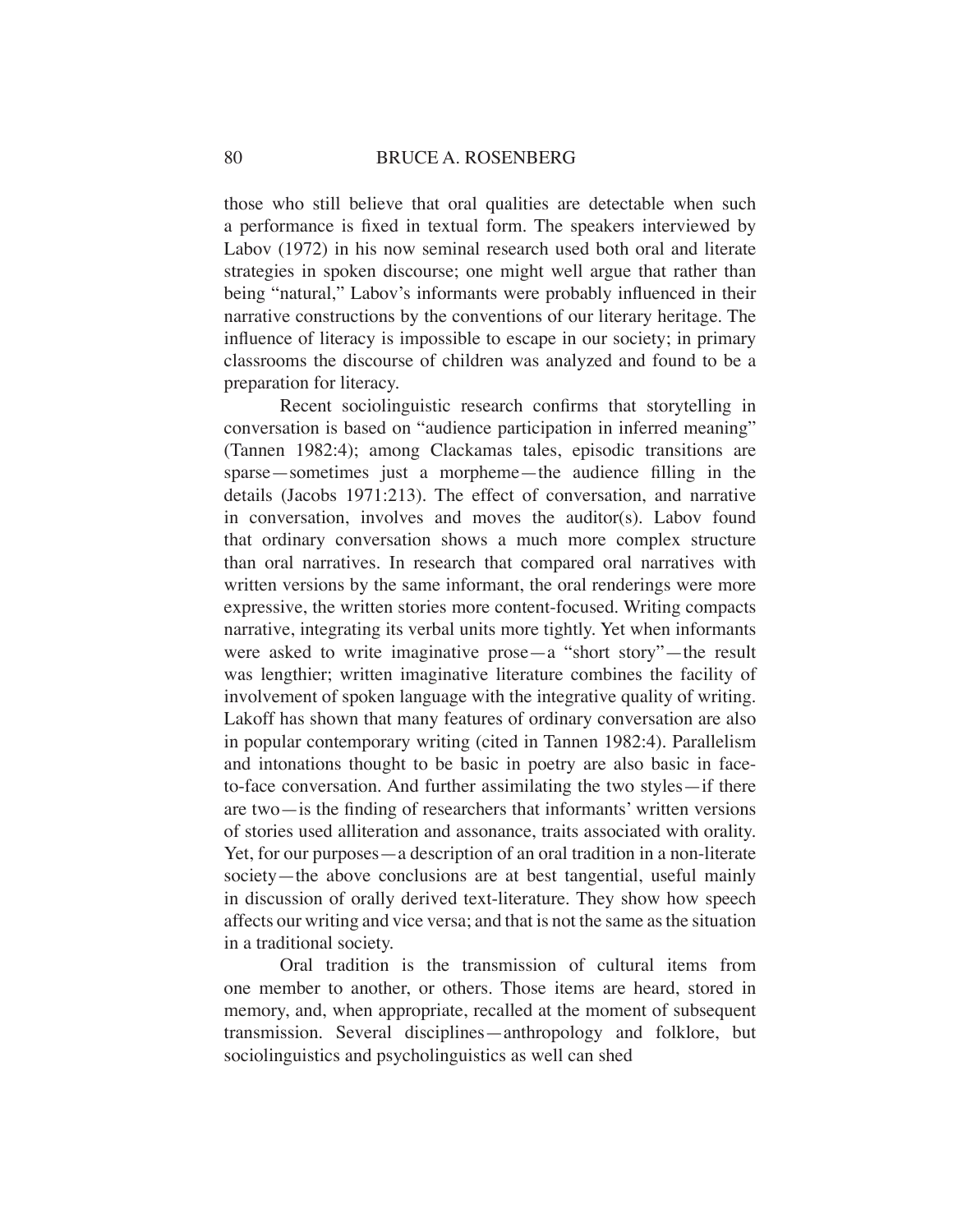light on such a situation—attempt to describe a world, one which participants of a literate world can barely begin to imagine. In an off-handed line, Levi-Strauss comments that "ethnology is first of all psychology" (1966:131).

Memory, to repeat, is a vital human process in transmission. Psychologists break this down to four functioning categories: verbatim, gist, episodic, and general memory. Verbatim memory is the least frequently used in the lifeworld, certainly in oral traditions, though it is not unheard of. Passages are remembered by piecing together retrievable data, and then by giving them coherence by filling them out with supplementary information; it has been shown that people listen for meaning unless otherwise motivated, and not for verbatim wording (Clark and Clark 1977:134). We all assume that Albert Friedman was right when he wrote that memorization is the basic vehicle of oral tradition (cited in Finnegan 1971:53), but that memory is not a simple phenomenon. It is not a reduplicative process, for instance, but a procedure of creative reconstruction.

Memory for prose—written, alas, in Clark and Clark's cited experiment, and not transmitted orally—depends primarily on four factors: the type and style of the language to be passed on; the situation of the listener at input; the interval of retention; and the circumstances and purposes of the output. Once again, though these conclusions about the influence on oral transmission were deduced from experiments with literate subjects, they seem to be largely true of transmission in general.

Controlled experiments have demonstrated the ability of long-term memory to store verbatim forms alone. Herbert and Eve Clark (1971:136) refer to those Hausa-speaking Nigerians who have memorized the Koran and who do not know any classical Arabic. The ability is not at all rare. Somali poets commonly memorize their poems, even those that take several evenings for a complete recital (Finnegan 1977:74). She also reports that memorization was centrally involved in the recitation of Cambian epics of Sinjata, and that Ruandan and South African praise poems are usually memorized. When Finnegan leaves Africa, where she has done so much fieldwork, she is on slightly less firm turf; the 40,000-line *Rgveda* is cited, composed more than a millennium before the birth of Christ, and said to have been transmitted verbatim (1977:122, 135). But this judgment has recently been questioned, since it is thought that the transmitters of the *Rgveda*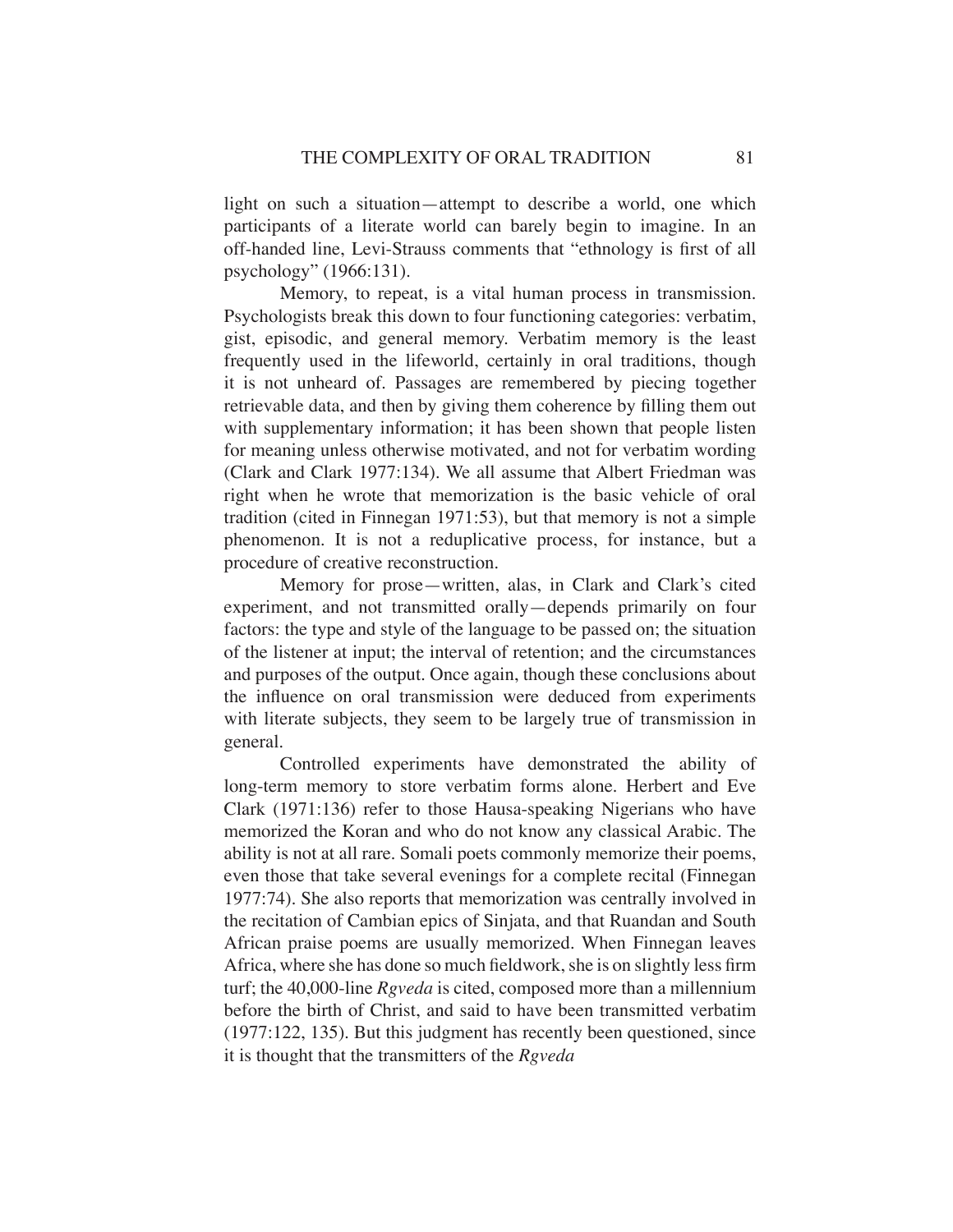may have occasionally consulted manuscripts for accuracy. Such a theory would bear out the report of Clark and Clark that memory for verbatim wording is rapidly lost, and over the long haul what is retained is the meaning.

But, although illiterates do try for verbatim repetition (Ong 1982:62), they seldom achieve it, except in short genres, and in the rare cases cited above. Jacobs reported that his informants probably transmitted their older myths with "something close" to phrase and sentence memorization, in "some if not all episodes" (1971:268). But his diachronic experience with the Clackamas was limited, and he really could not be sure.

Parry had defined the formula as "a group of words which is regularly employed under the same metrical conditions to express a given essential idea" (1930:80). For many of his disciples the phrase "regularly employed" came to mean "repeatedly employed." For Lord, Magoun, Duggan, and others, formulicity became an indisputable sign of oral composition. And we all now concede that the most marked trait of oralature is repetition—of some sort. Yet there is no universality of opinion about those aspects of the formula that must be repeated in order to "qualify"; metrical, syntactical, and semantic elements have all been considered, but vary in varying oralatures. Even the length of a putative formula is questioned: linguist H. L. Rogers (1966) questioned the failure of literary scholars to define with satisfactory precision any of the components of Parry's formula. Joseph Russo (1976) argues that a fuller and more rigorously analyzed sample of Homeric verse might not support the claims for a higher formulaic content in the epics, and that the overall level of formulicity might prove to be little higher than that assumed for literary texts. Further research has not borne out Russo's suspicions, and despite all the modifications and reservations expressed about the oral-formulaic theory, Milman Parry did make us aware of that characteristic of oral narrative, the repetitive formula, however and in whatever way repetitive. Repetition may not be the "touchstone" of oral poetry (Finnegan 1977:130), but it occurs so often that Ong can meaningfully speak of "the oral drive to use formulas" (1982:99).

Formulas, of whatever sort, are memory aids almost entirely. Too much has been made of the audience's liking for familiar language because of its comforting aspects; it is more likely that aural participants in oralature performances like formulas and familiarity of plot because they can participate more than passively,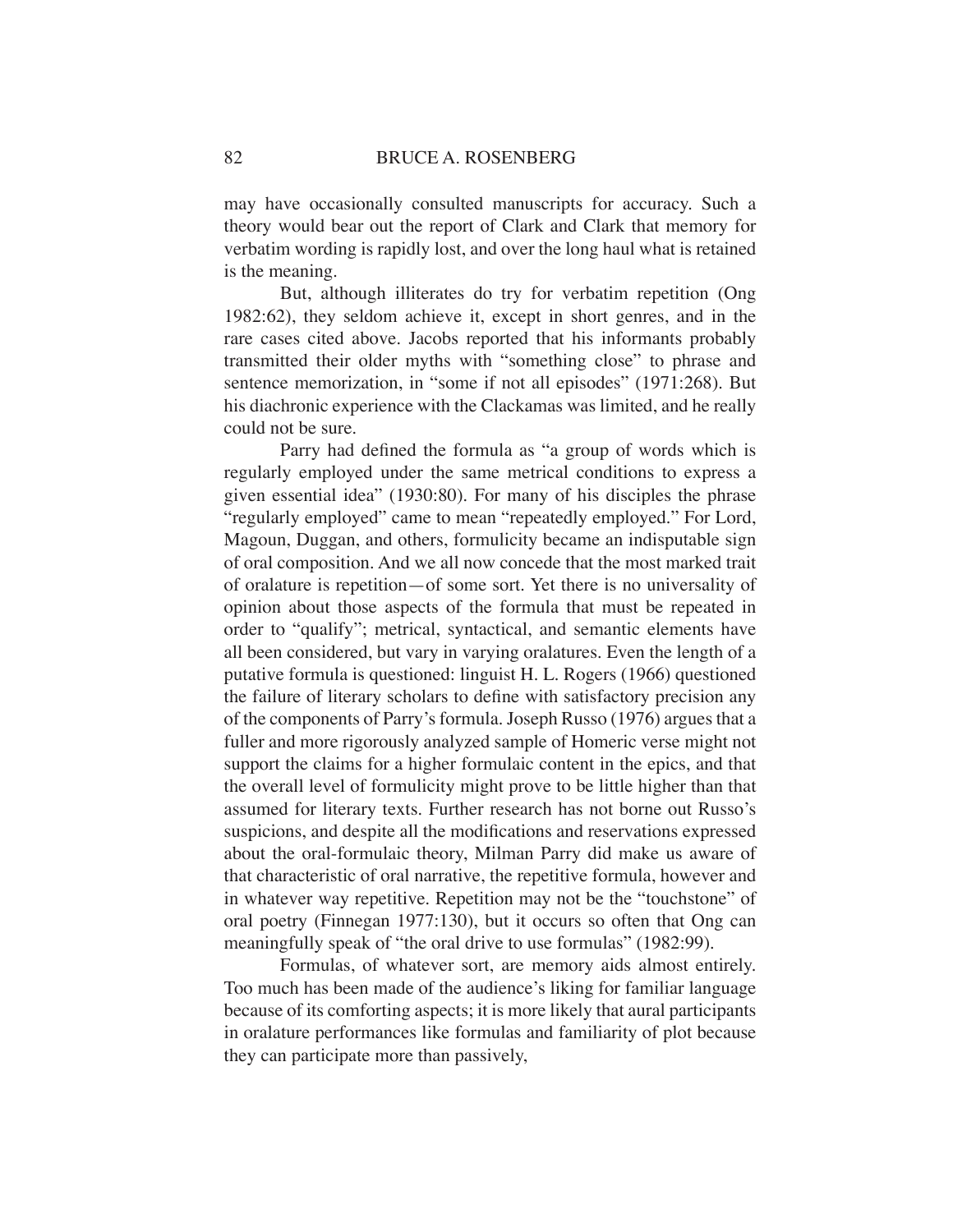not as active performers, but neither merely receptively like modern hushed audiences at a poetry reading. Experiments have shown that listeners filter out what they consider to be errors (many traditional audiences will correct errors as they occur, aloud); the auditor stores in memory only what is thought to be correct, or what is thought was intended. Passages are relatively easy to memorize if they are meaningful, and in the listener's native language. Grammaticality is also important, as is brevity; rhyme is an aid to memorization, as is metricality (Clark and Clark 1971:138-41).

In memory people store kernel sentences and the necessary notation that will account for a transformation when the sentences are recalled; the process of output "makes note" of the necessary transformations and appropriately transforms the stored kernel sentence. American speakers, at least—those from whom these results were observed—are biased toward active sentences in memory, and to subject priority. There seems to be also a preference for an "order-of-mentioncontract," supporting Labov's thesis that recalled personal experiences are related with a chronology that matches that of the actual events. The comparative is easier to remember (over the equative), as are positive statements over negative ones.

Inferences are stored, and when recalled, often mistaken for their inferences in the original sentence. A major source of confusion is people's inclination to integrate new information with that of their world knowledge before storing; at recall it is often difficult to remember which pieces of information were acquired when. All known facts regarding a single entity are clustered around a "single point," and that organization controls recall (Clark and Clark 1971:156-60). Thus, Jacobs (1971:249 ff.) found that his Clackamas stories and myths did not explain nature, people, or customs; explicitness was unnecessary because certain memory cues in the narrative would evoke the relevant message. In such a traditional society, just the titles of stories were sufficient to explain the plot to the audience. Everyone participated in the tribe's literary heritage, so that the meaning of each narrative was effectively conveyed to all members briefly and without the sense of moralizing.

Information at the instant of input is made consonant with the listener's "global representation" of reality; and, as noted, in a traditional society that global representation will more closely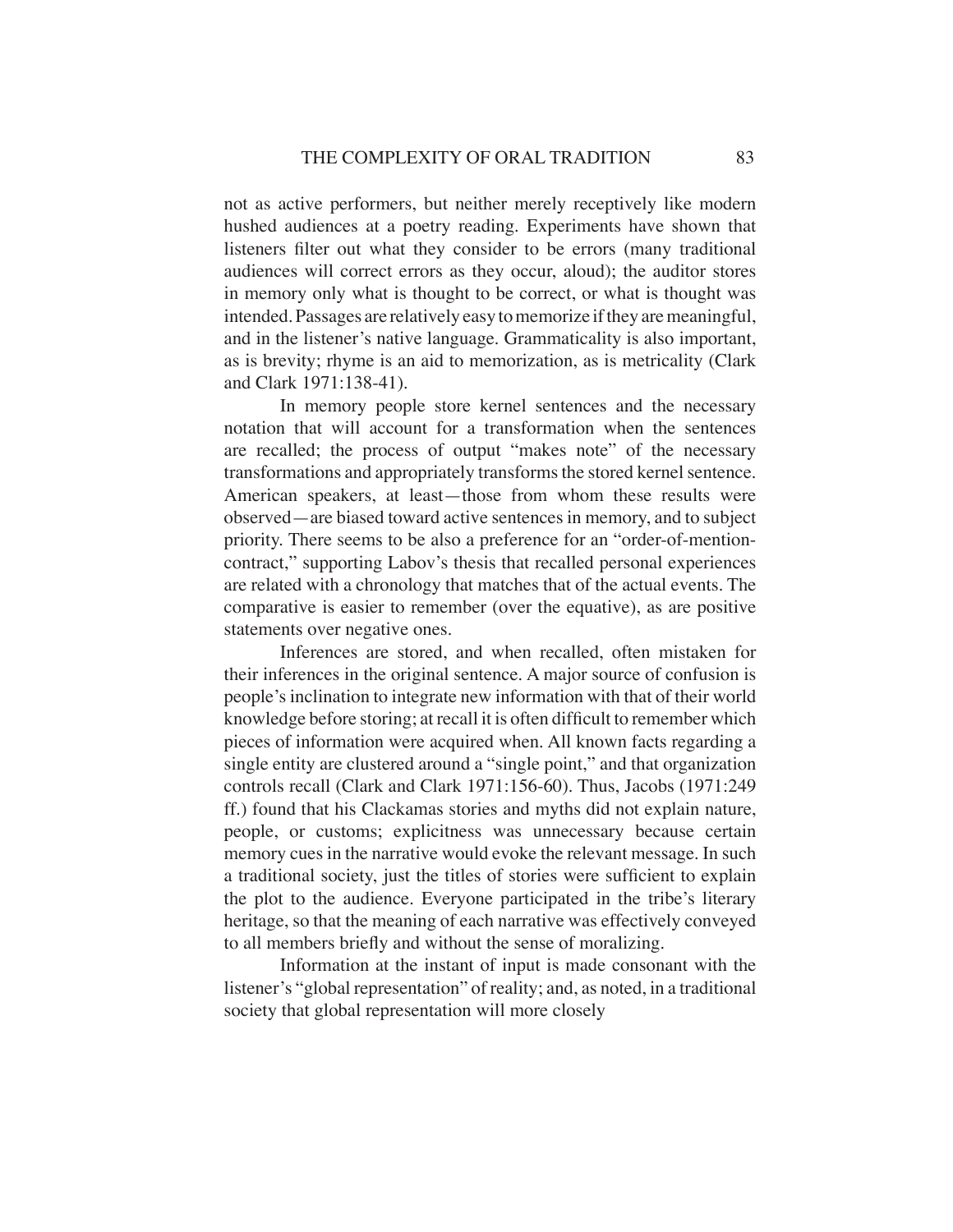represent group values and attitudes than in a literate one. Recall will reflect this construction, even if it is inaccurate or wrong. Memory is reconstructive in any case. But the individual's global representations, made at the moment of input, have already shaped the information according to his or her background and experience, so that the recalled product may be relatively divorced from the original source of information (Clark and Clark 1971:164). The same phenomenon occurs during the communicative process of stories. Listeners build global representations of elements of the heard narratives, with the results (sharpening, leveling, rationalization) described by Bartlett (1932).

The Finns codified the kinds of "mistakes" ("variations" is more objective and is actually much closer to the evaluative truth of the situation) which they found in their field experience. In songs, single verses or groups of them are displaced, while some segments are dropped altogether. Forgetting was increasingly frequent when the performer was outside his or her community or family, another evidence of the stabilizing role of an informed traditional audience. Details superfluous to "the main theme" are the first to disappear from a narrative. Specific traits may be generalized and specified, the result of partial recall loss; or details may be repeated or expanded (Krohn 1971:66, 56-72).

All of these processes conspire to alter the details in the transmission of narratives (as of ordinary facts), to get it "wrong." Stories in our culture are goal-oriented (Clark and Clark 1971:170), and even though many of the details are altered in transmission, the goals of the narrative tend to be preserved. That leaves a great deal of room for variation; and it is another demonstration of the fragility of interpreting traditional narratives from the text alone. Stories may be shortened by reducing causative agents, initiators, and enabling events, with no loss of meaning to an experienced audience, as Jacobs found. Yet such a truncated story would seem to bear little relation to an analogue distended with detail, compared on the basis of transcriptions alone.

Rumelhart (1977) found that the listeners he observed structured their own hierarchies of heard stories, and their recall was determined by this structure. Those aspects so ordered were setting, event, action, change of state, the internal and overt responses of characters, and so on. Listeners arranged these components when they formed, at input, their own global representations of the story. In recall, this hierarchy was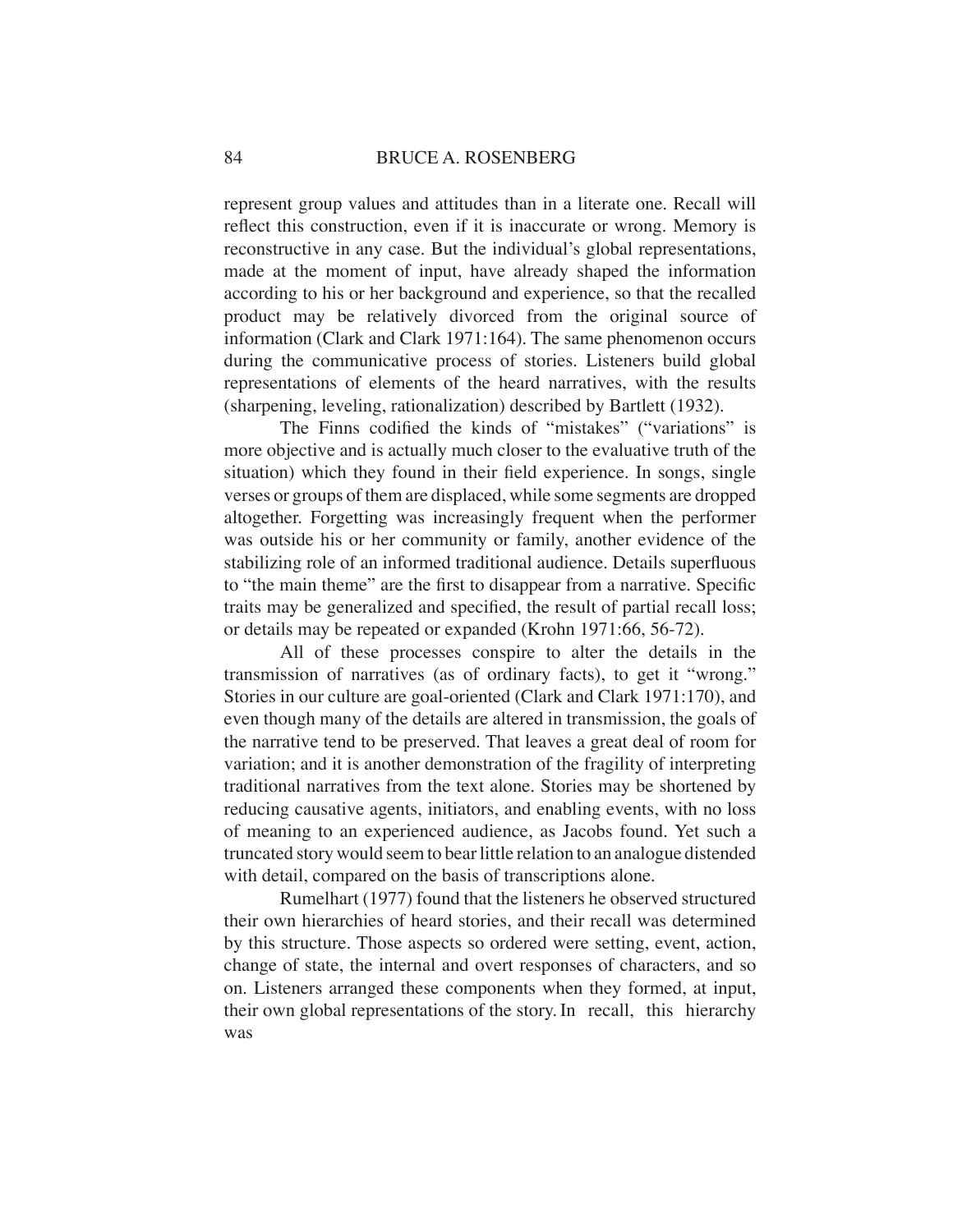reconstructed. The classic psycholinguistic study of the effect of memory on storytelling is Bartlett's, often cited by folklorists but always with qualifications. And rightly so; Bartlett's subjects were Cambridge University students, not the homogeneous group one finds in a traditional society. The narratives were transmitted to each student in writing, not orally. And the narratives used in these experiments were not native to the students, but, as nearly all have remarked, somewhat strange and exotic. Consequently, the Cambridge students made many more alterations in transmitting these tales than would be true of the native transmission of familiar material. For instance, Bartlett noted the tendency to rationalize certain magical or otherwise supernatural elements; but this is just what we would expect from students at Cambridge University who were relating an unfamiliar story filled with magical elements in which they did not believe.

In recent years reader-oriented criticism has stressed the role of the receiver in the aesthetic transaction. In oral tradition the listener is even more important in several respects, certainly important in understanding the oral tradition itself. Since Lord we have all become aware of the oral poet's instant responses to his oral audience, and to his flexibility in reacting to them. If the performance is not going well, the reciter usually has several techniques for livening audience interest (more dramatic gesture, more engaging expression, more eye contact); or he can abbreviate the performance, cutting his losses. The writer has no such audience awareness. In some societies the group involves itself quite actively, as in Hawaiian oral poetry where the composition is collaborative, insuring a precise transmission of traditional materials (Finnegan 1977:85-86). Melville Jacobs (1971:211) likens an oral performer to a Western actor, the performance to theater, not a brilliant or an original metaphor, but one that usefully describes the situation. It is a theater where the audience is free to correct the performer. The older Clackamas listeners made corrections of phrases and even specific words during the recital of myths. And at story recitals a full discussion of the plot (both during and after recitals) is usual; interruptions were by a theorizing and fantasizing audience (269). The same happens among the Somali, who feel free to correct "faulty" renderings of known poems (Finnegan 1977:74-75). In brief, much more so than with written poetry, an oral audience's aesthetics reflect the purpose and effect of the poem.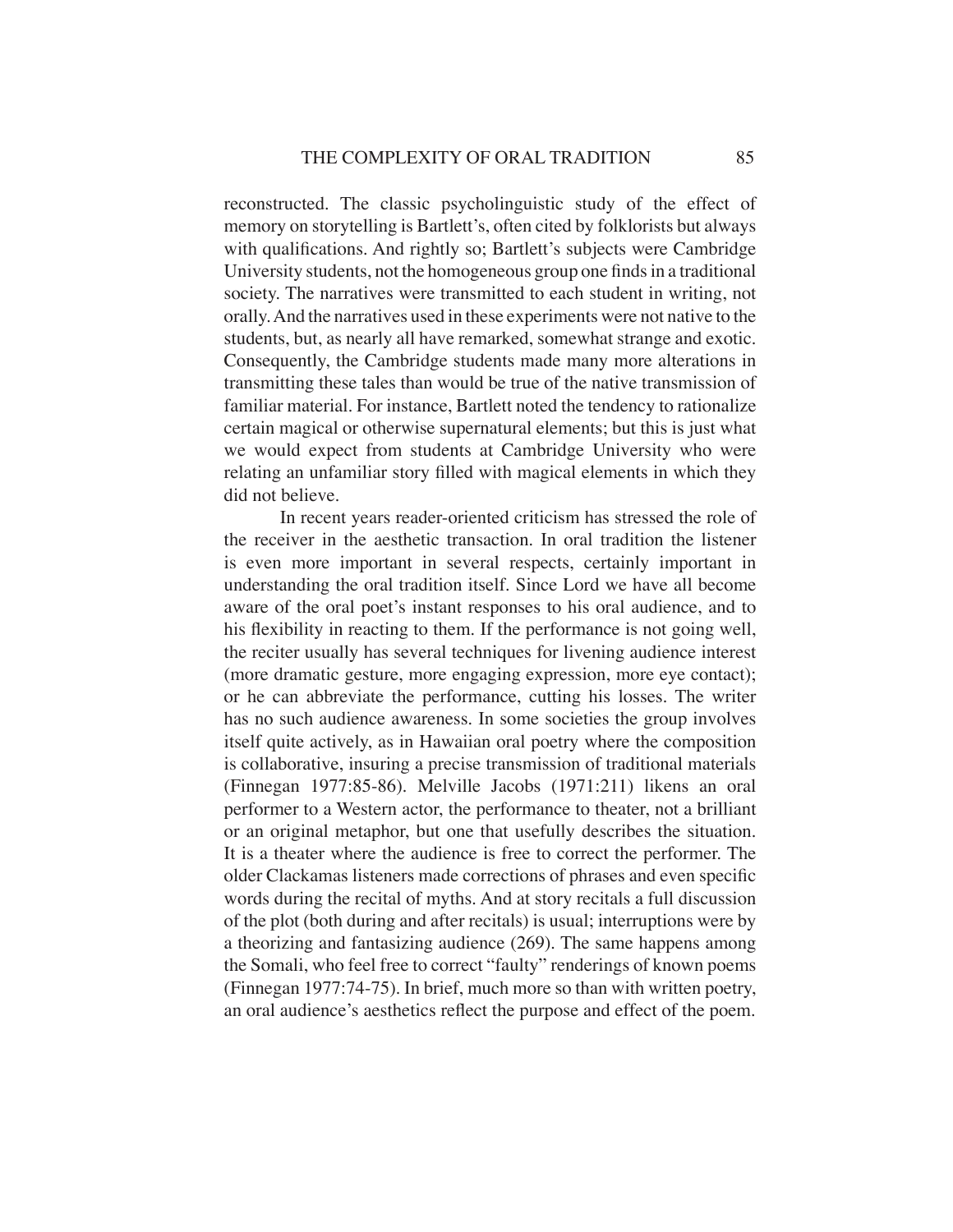One of the American folk preachers whose performances I recorded for my own research in a domestic oral tradition of formulaic composition (1970:103-4) was instantly able to correct errors he had just made in his own performance; the correction formulas of Rev. Rufus Hays appeared to be spontaneous, and not pre-formed such as the one Finnegan notes during the singing of Yoruba hunter's songs. In the latter situation other expert singers may be present, and if they feel that a mistake has been made they will interrupt the singer with some such formula as, "You have told a lie, you are hawking loaves of lies... listen to the correct version now. . . . Your version is wrong. . . (Finnegan 1977:232).

Edson Richmond once remarked to me that folklore was everything that didn't get communicated when an oral performance is transcribed. The performance situation is vital; it throbs. Lord (1960) noted that when his *guslari* dictated their poems the meter—the meter of the rapid oral communication—broke down and that nearly all elements of the performance were affected. Jacobs noted the same among his informants (1971:221). Linguists have found that when subjects are asked to write out versions of stories they have been reciting orally, the written versions are different also: more compact and more integrated (Tannen 1982:8).

The best stories, oral as well as written (as many think), say the least while evoking the most.<sup>1</sup> In oral traditions brief statements are often evocative of a substantial recall. Narratives that allow the audience a maximum of imaginative creativity are the most successful (Jacobs 1971:21). In this way the auditors participate in the performance in a creative way; they feel as though they are a creative part of the performance in active, participatory ways that the reader is not. Repetitive language enables an audience to anticipate not only the narrative elements to come, but the phrasing as well. Empowered to criticize, oral/aural audiences are genuinely part of the performance, creatively and not merely passively.

Axel Olrik's famous "epic laws" of oralature are both well enough known not to need repeating here, but must at this point be cited, at least in outline.<sup>2</sup> Olrik observed, to condense greatly, that oral narratives do not begin or end abruptly, but move from calm to excitement (and vice versa at their conclusion); threes, in repetitions, in the numbers of characters and events and in details, abound, and have for millennia in the West; only two characters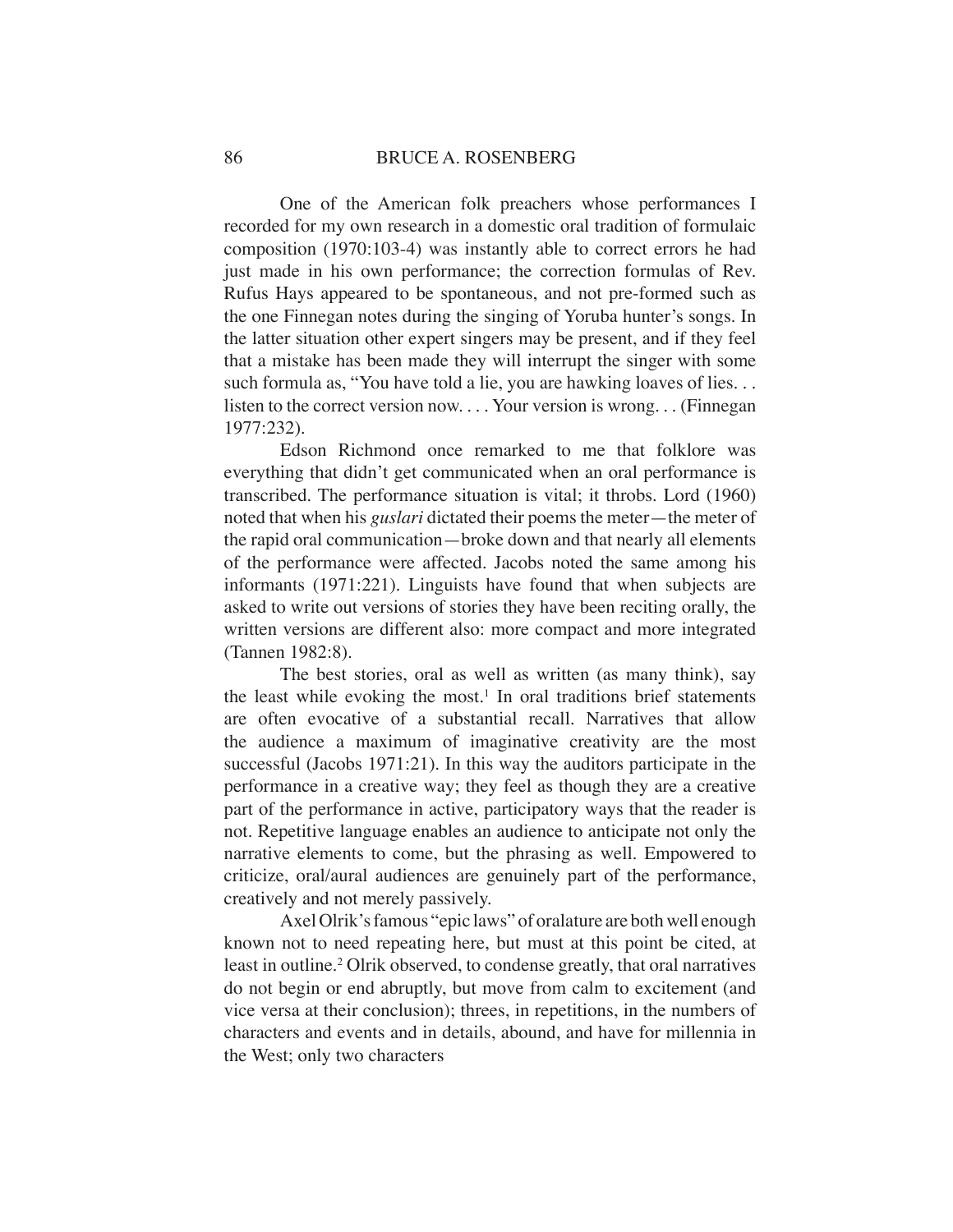appear in one scene at any time (if more, only two speak at one time); the oral narrative is polarized as to character types and plot genre<sup>3</sup>; twins violate this "law," as though weakened, and are unable to occupy a major role in the action—when they do they are subject to the "law of contrast"; folk narrative is comprised of tableaux scenes, has a unity of plot, and concentrates on a leading character (as summarized in Dundes 1965:131-41).

In a more general way, thinking in an oral culture takes place in mnemonic patterns, "shaped for ready oral occurrence" (Ong 1982:34). The oral style of discourse is more focused, slower-moving, frequently redundant. Oral poetry tends to be additive rather than being organized by subordination (*ibid*.:37-40). The characters in such narratives are noticeably "heavy" character types, rarely three-dimensional, and monumental<sup>4</sup>; their creators strive to make them memorable. Oral cultures do not organize long, climactic narratives; climactic plots are not natural, do not conform with events in the lifeworld (*ibid*.:70, 143). Yet oral narratives can be lengthy (narratives quite aside from the *Odyssey*  and the *Iliad*, whose "oralness" needs several pages of qualification and explanation); Stith Thompson singles out "vagabonds" as individuals who often "string out their stories to an inordinate length," while some tellers elaborate their tales to an extraordinary degree while keeping "the old general pattern" (1977:451-52).

Keeping to the "general" pattern is the most exact mode that nearly all oral transmitters are capable of. Precision, as already noted, is a product of writing. An oral culture cannot deal in geometric figures, abstract categorization, or formal logic; and illiterates cannot organize "elaborate concatenations of causes" (Ong 1982:55-57). It is print that fosters tight and intricate plotting, such as we take for granted in the detective story and the spy novel. Goody and Watt similarly observe:

> The same process of dissection into abstract categories, when applied not to a particular argument but to the ordering of all the elements of experience into separate areas of intellectual activity, leads to the Greek division of knowledge into autonomous cognitive disciplines which has since become universal in Western culture and which is of cardinal importance in differentiating literate and non-literate cultures (Goody 1968:54).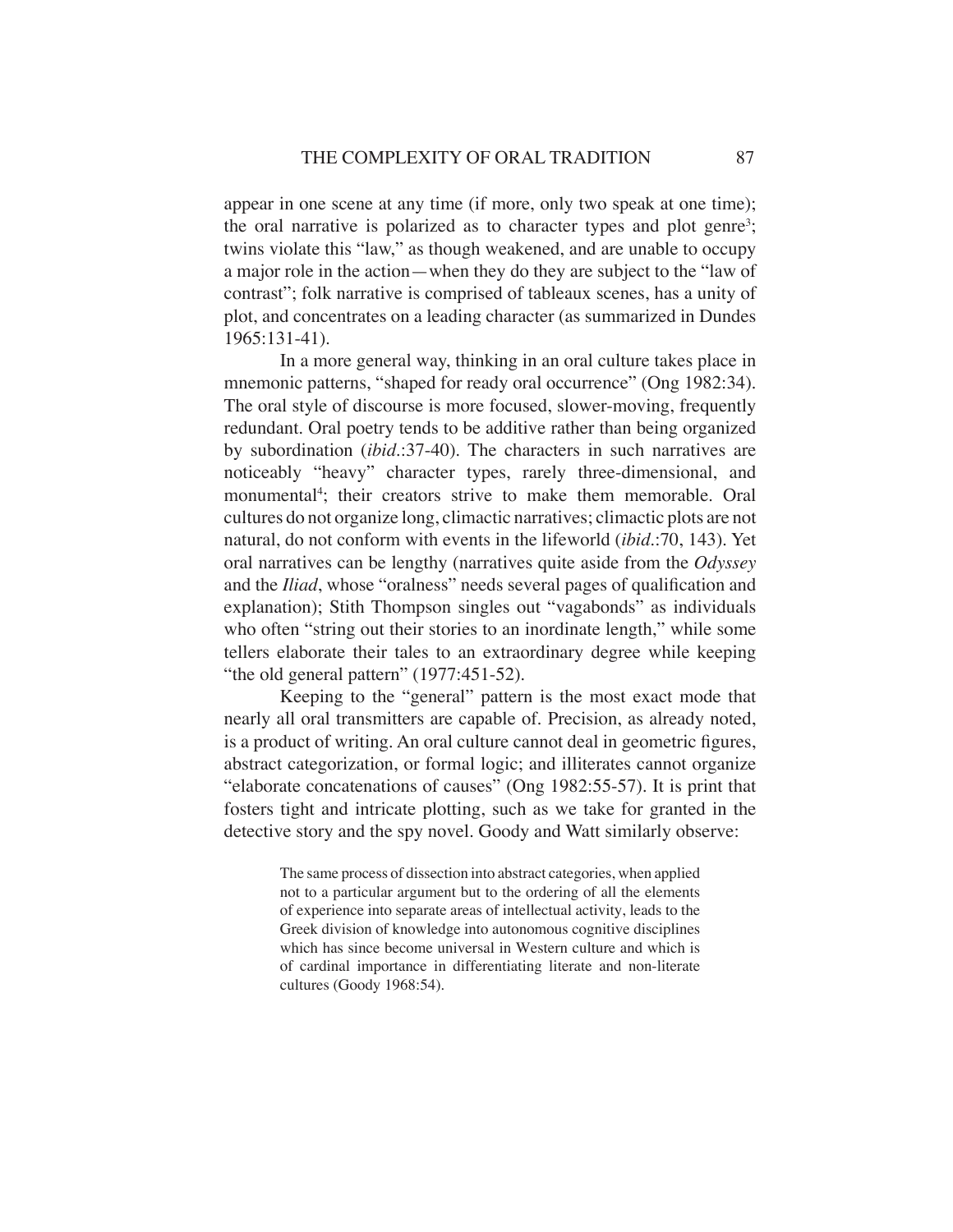Inaccuracy and reduced intellectual performance (of certain analytic processes) occasionally deplored by cerebral literates are certainly present. Yet much of the contempt felt by literates for the unlettered is not justified. Lévi-Strauss has shown how some of the most important aspects of "the savage mind" (1966) are merely differently coded expressions of the same fundamental thoughts of sophisticated cultures; "savage mind" (*la pensée sauvage*) is in itself an ironic statement intended by the author, since savages are not, popularly, supposed to have sophisticated thought at all. Yet, not only do totemic societies evolve cerebrally intricate structures; they also reflect on the nature of poetry (Finnegan 1977:236).

Economic development as well as literacy does not seem to influence the flourishing of poetry; among certain Polynesian societies praise poems are felt to belong to certain families, and at times a member's claim to rank may depend upon his power to reproduce, "letter-perfect," his family chants and his "name song." Many oral poets are among their society's elite. Among the Clackamas upper class, life is depicted in the poems of the oral tradition (Jacobs 1971:176).

Ong concludes *Orality and Literacy* with the remarks that while no one wants to advocate illiteracy, and while every oral culture in his knowledge wants to acquire the ability to read once it has been exposed to the possibility, oral cultures have produced "creations beyond the reach of literates, for example, the *Odyssey*" (175). The list should be extended; and it could be extended to include those written works which have also enjoyed an extensive oral currency: Marlowe's "Come Live With Me and Be My Love" and Raleigh's reply were printed anonymously on broadsheets, and were sung (as were many poems) by broadside street peddlers. The poems of Burns are still recited aloud today. Writing coexists peacefully with orality; it is not its executioner.

Brown University

### **Notes**

<sup>1</sup>Although linguists define literate strategies as supplying maximal background information and "connective tissue" (e.g., Tannen 1982:3). 2 For a general account, see Dundes 1965:129-41.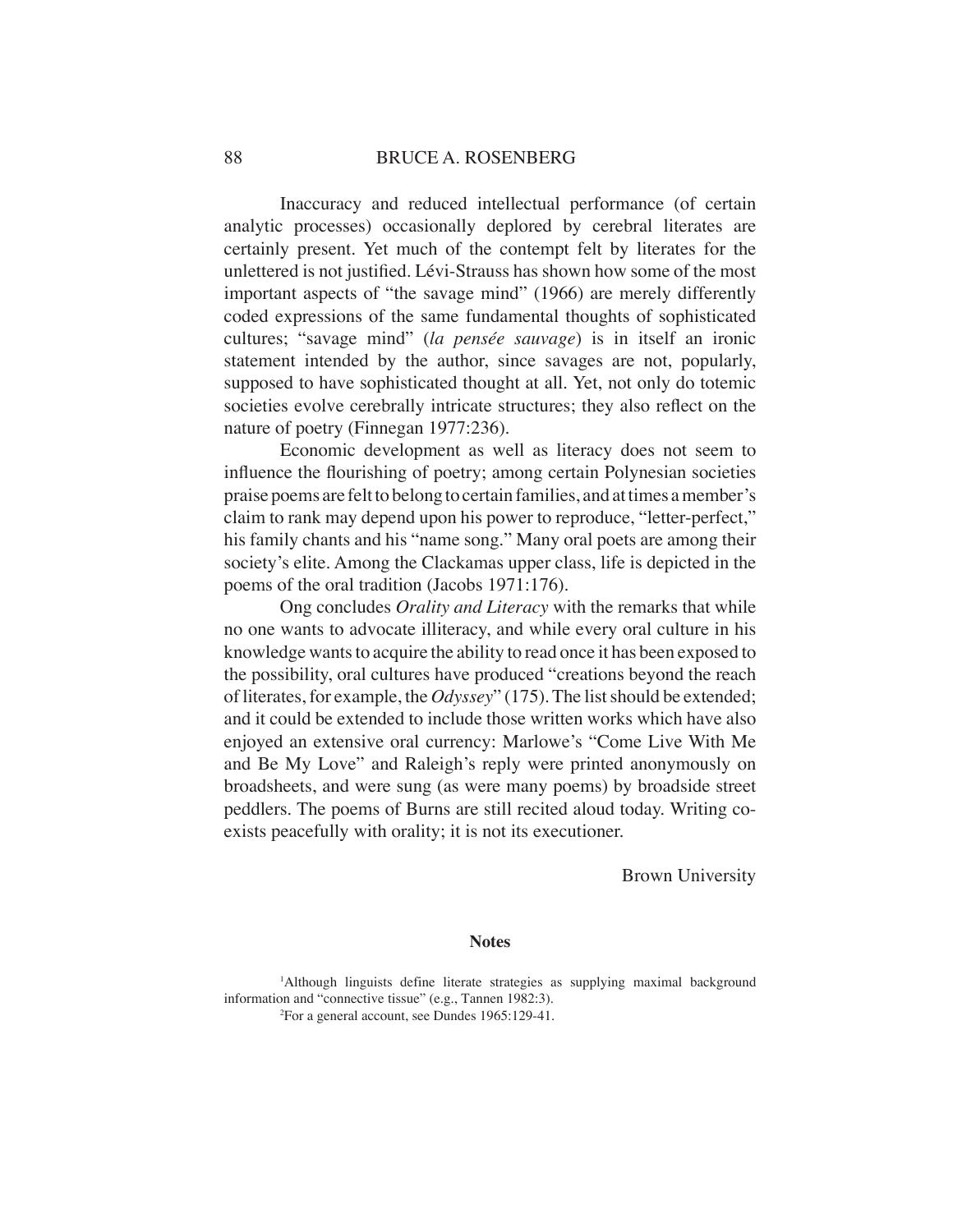3 Ong (1982:45) observes that oral culture is full of praise as well as vituperation, reflecting polarization.

4 Ong (1982:152) insists that round characters are not possible.

## **References**

| Bartlett 1932                                                                                                     |
|-------------------------------------------------------------------------------------------------------------------|
| F. C. Bartlett. Remembering: A Study in Experimental and Social Psychology.                                       |
| Cambridge: Cambridge University Press.                                                                            |
| Clark and Clark 1971                                                                                              |
| Herbert H. Clark and Eve V. Clark. Psychology and Language: An Introduction to                                    |
| Psycholinguistics. New York: Harcourt Brace Jovanovich.                                                           |
| Conrad 1963                                                                                                       |
| Joseph Conrad. Under Western Eyes. New York: Anchor.                                                              |
| Dundes 1965                                                                                                       |
| Alan Dundes, ed. The Study of Folklore. Englewood Cliffs, NJ: Prentice-Hall.                                      |
| Durrell 1961                                                                                                      |
| Lawrence Durrell. Justine. New York: Pocket Books.                                                                |
| Eisenstein 1979                                                                                                   |
| Elizabeth Eisenstein. The Printing Press as an Agent of Change. 2 vols. Cambridge:<br>Cambridge University Press. |
| Finnegan 1977                                                                                                     |
| Ruth Finnegan. Oral Poetry. Cambridge: Cambridge University Press.                                                |
| Goody 1968                                                                                                        |
| Jack Goody, ed. Literacy in Traditional Societies. Cambridge: Cambridge University                                |
| Press.                                                                                                            |
| Jacobs 1971                                                                                                       |
| Melville Jacobs. The Content and Style of an Oral Literature. Chicago: University of<br>Chicago Press.            |
| Krohn 1971                                                                                                        |
| Kaarle Krohn. Folklore Methodology. Trans. Roger L. Welsch. Austin: University of<br>Texas Press.                 |
| Labov 1972                                                                                                        |
| William Labov. Language in the Inner City: Studies in the Black English Vernacular.                               |
| Philadelphia: University of Pennsylvania Press.                                                                   |
| Lévi-Strauss 1966                                                                                                 |
| Claude Lévi-Strauss. The Savage Mind. Trans. anon. Chicago: University of Chicago                                 |
| Press.                                                                                                            |
| Lord 1960                                                                                                         |
| Albert B. Lord. The Singer of Tales. Cambridge, MA: Harvard University Press. Rpt.                                |
| New York: Atheneum, 1968 et seq.                                                                                  |
| <b>Ong 1982</b>                                                                                                   |
| Walter J. Ong, S. J. Orality and Literacy. New York: Methuen.                                                     |
|                                                                                                                   |